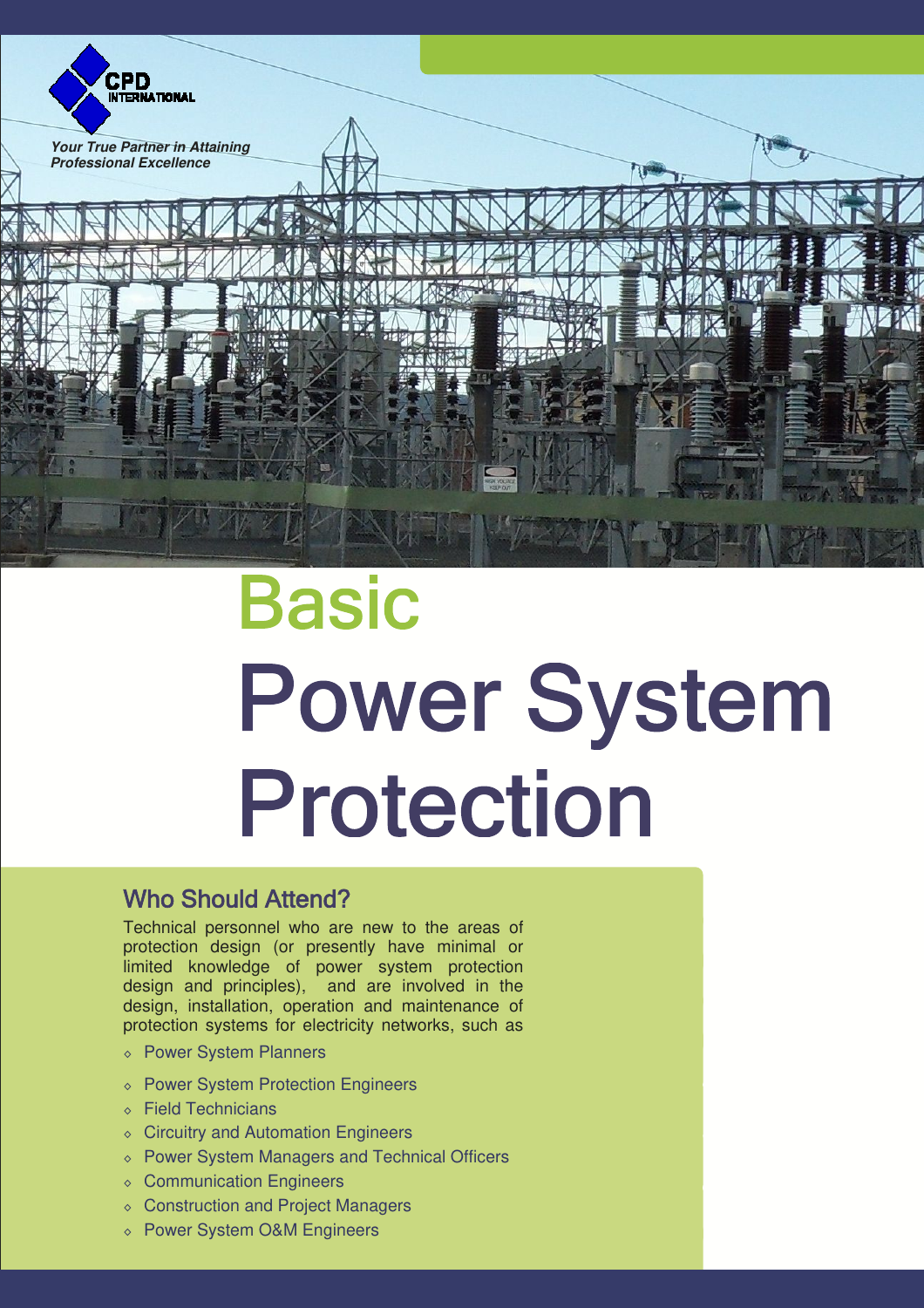## Basic Power System Protection

## Introduction

Reliable protection systems are integral to electricity networks whether they be within industrial, distribution or transmission networks. The requirements of safety, minimisation of damage to faulted plant, minimisation of consequential damage to healthy plant and maintenance of a stable and secure supply of

electricity are paramount to all protection designs. A reliable protection scheme needs to be both dependable and secure. A dependable scheme thus has a very high level of certainty of operating correctly for all faults within its zone of coverage. Conversely, a secure scheme has a very high level of certainty of not operating incorrectly under any circumstances, especially in the presence of faults and disturbances external to its zone of coverage. These two requirements of dependability and security are thus conflicting.



To meet both of these requirements, the protection systems need, simultaneously, to be coordinated, fast operating, secure and dependable. The provision of these conflicting requirements is fundamental to the National Electricity Rules (NER) which regulates the performance of protection sys-

tems and ensures inter-regional power flows are not constrained and that power system stability is maintained.

Thus the task, not only of the protection engineer, but of all engineers and technicians associated with power systems, is to ensure that planning, design, coordination, implementation, commissioning, operation and maintenance of protection systems optimises both the dependability and security of these schemes.

## Seminar Overview

**This is an "Entry Level" seminar specifically designed to provide a basic, but nevertheless comprehensive, understanding of power system protection design. It is ideally suited to meet the learning requirements of those who are new to the areas of protection design, or presently have minimal or limited knowledge of power system protection design and principles.**

It will assist those whose day-to-day work directly involves them in the applications of protection design, scheme coordination and relay settings. In addition, it will also provide a valuable and necessary insight into these principles for those in the many associated areas of electricity power system design.

The seminar focus particularly on the basic and high level principles of protection design. The more complex and mathematical aspects of protection design have thus been purposely excluded. The technical discussions and principles are reinforced with many real life examples and experiences from the seminar leader's professional experience, covering 3 decades.

This seminar has been specifically prepared to meet the requirements of :

- ◊ **Project Managers**, to ensure the project execution process optimises coordination between the protection design and the overall project implementation.
- **Planning Engineers**, to identify the difficulties in providing protection for various power system configurations under review
- ◊ **Maintenance Engineers**, to ensure that system protection is not compromised as plant is removed from service during maintenance
- ◊ **Circuitry Design Engineers**, to ensure that protective schemes are implemented in a manner to provide optimum performance
- ◊ **Commissioning Engineers**, to ensure the actual field installation of the protection scheme and associated relay settings meets the design requirements.
- ◊ **Field Technicians**, to understand the importance of their role in installing, testing and maintaining effective, reliable, dependable and secure protection systems.
- ◊ **Protection Design Engineers**, to identify protection implications and to ensure design, coordination and relay setting principles provide the necessary levels of speed, security, dependability and safety.

## Seminar Leader's Profile



Barrie Moor has been involved in the design, coordination and implementation of protection schemes associated with Queensland's HV & EHV Transmission Systems since 1981. He has held various positions relating to the protection of the Southern, Central & Northern regions of the Queensland Transmission system. Barrie also has extensive experience

with the protection of large generating plants. From 2000 to 2007, Barrie filled the role of Senior Engineer Protection Design as team leader of Powerlink's Protection Design Team. Now in the role of Principal Consultant Substation Protection, Barrie provides specialist Protection Design and Fault Analysis services to support the Substation Design, Asset Management, and Asset Maintenance Teams within Powerlink.

Barrie has more than 20 years experience within Australia and internationally in the provision of university post graduate training on the design and implementation of HV & EHV Transmission Protection Systems. He has presented a number of papers on specialised aspects of protection design at conferences both within Australia and internationally.

Barrie has represented Powerlink on CIGRE committee APB5, Power System Protection & Automation, and as a corresponding member of Cigre and IEE working groups on Protection Systems. Barrie has RPEQ registration with the Board of Professional Engineers Queensland.

### **CPD Recognition**

This training program is designed to meet the Continuing Professional Development (CPD) needs of participants. A Certificate of Attendance will be awarded at the end of the program. This serves as evidence of your personal and professional commitment to building your career.

## REGISTER NOW! Fax your registration form to (02) 9410 0030